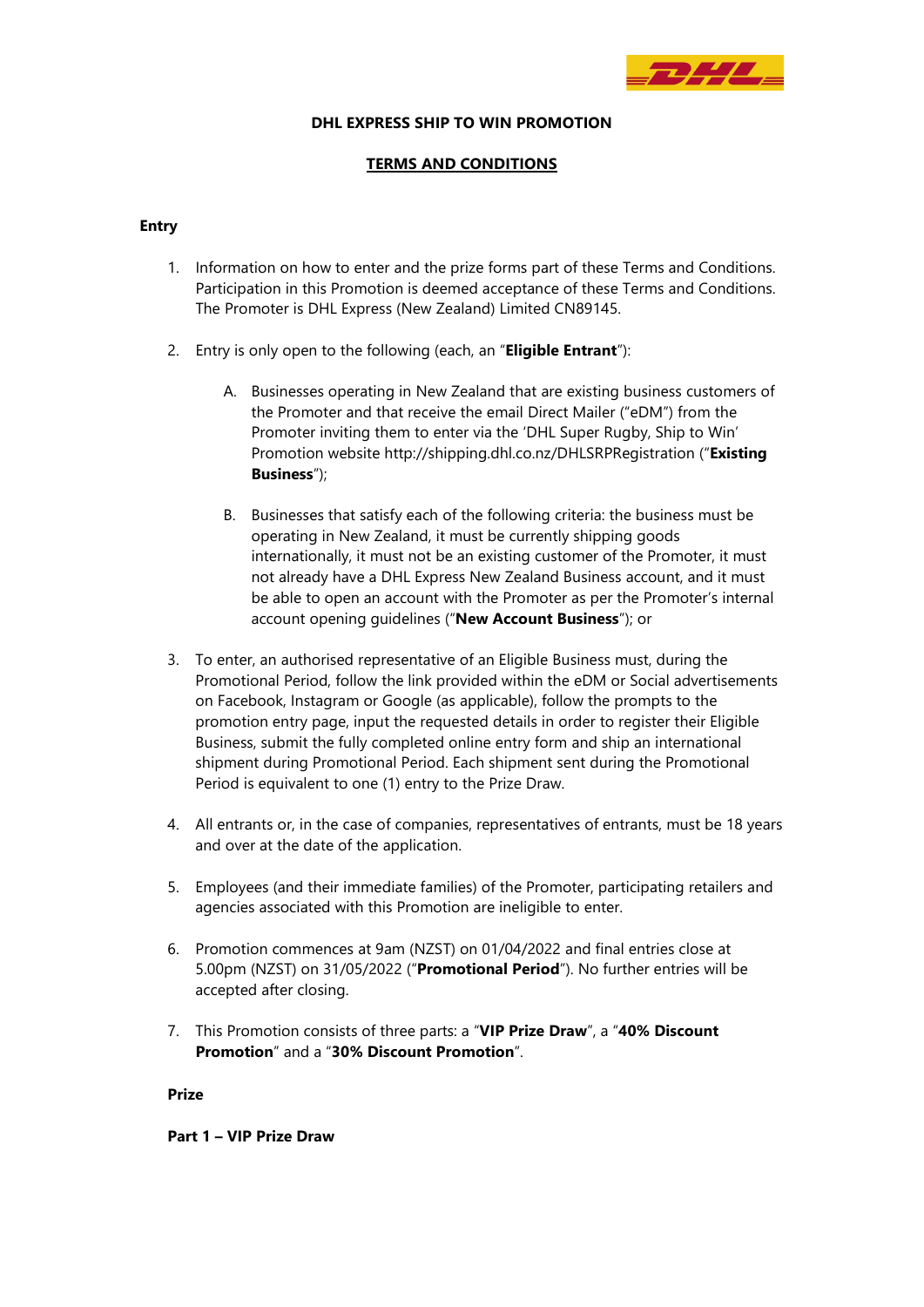- 8. A DHL Express account holder may only enter into the Draw component of this Promotion. To enter the Draw, a DHL Express account holder must ship during the Promotional Period. Each import and export shipment sent during the Promotional Period is equivalent to one (1) entry into the Draw.
- 9. The Draw will take place at DHL Express, 16 Laurence Stevens Drive, Auckland Airport, Auckland, New Zealand on 06/06/2022 ("**Draw Date**"). The winning Eligible Entrant will be notified in writing via email and by telephone within two (2) business days of the Draw Date. The Promoter's decision is final and no correspondence will be entered into.
- 10. The first valid entry drawn by the Promoter on the Draw Date will win 2x Match tickets to a DHL Super Rugby Pacific match in the 2022 season, including food & beverages, hosted by DHL Express. A behind the scenes tour of the match stadium and a meet and greet with DHL Super Rugby Players (the "**Draw Prize**").
- 11. The Draw Prize is not transferable or exchangeable and cannot be taken as cash, unless otherwise specified by the Promoter.
- 12. If the VIP Prize is unable to go ahead due to Covid-19 restrictions (i.e. due to player / public restrictions, the behind the scenes tour and meet and greet may be cancelled) the promoter and New Zealand rugby will work with the prize winner to determine a new date and time in the 2023 season.
- 3. A second draw for the Draw Prize, if unclaimed, may take place on 08/06/2022 ("**Unclaimed Prize Draw Date**") at the same place as the original draw, subject to any written directions from a regulatory authority. The winner, if any, will be notified in writing via email and by telephone within two (2) business days of the Unclaimed Prize Draw Date.

# **Part 2 - 40% Discount Promotion**

A New Account Businesses may only enter into the DHL 40% Discount Promotion. For a New Account Business to enter into the DHL 40% Discount Promotion and become entitled to the 40% discount:

- A. An authorised representative of the New Account Business must, during the Promotional Period, register via the Promotion website [https://shipping.dhl.co.nz/DHLsuperrugbypacificFB,](https://shipping.dhl.co.nz/DHLsuperrugbypacificFB)  <https://shipping.dhl.co.nz/DHLsuperrugbypacificIG> or [https://shipping.dhl.co.nz/DHLsuperrugbypacificMedia,](https://shipping.dhl.co.nz/DHLsuperrugbypacificMedia) follow the prompts to the Promotion entry page, input the requested details and submit the fully completed online entry form in order to register their business during the Promotional Period, and open a DHL Express New Zealand account number (within the Promotional Period).
- B. The 40% discount will be applied to the international shipments the New Account Business completes upon opening their DHL account. The discount is 40% off DHL Express New Zealand Published Tariff rates as at 01 January 2022.
- **Cost**: Discount is applied to the current DHL Express 2022 Published Tariff rates.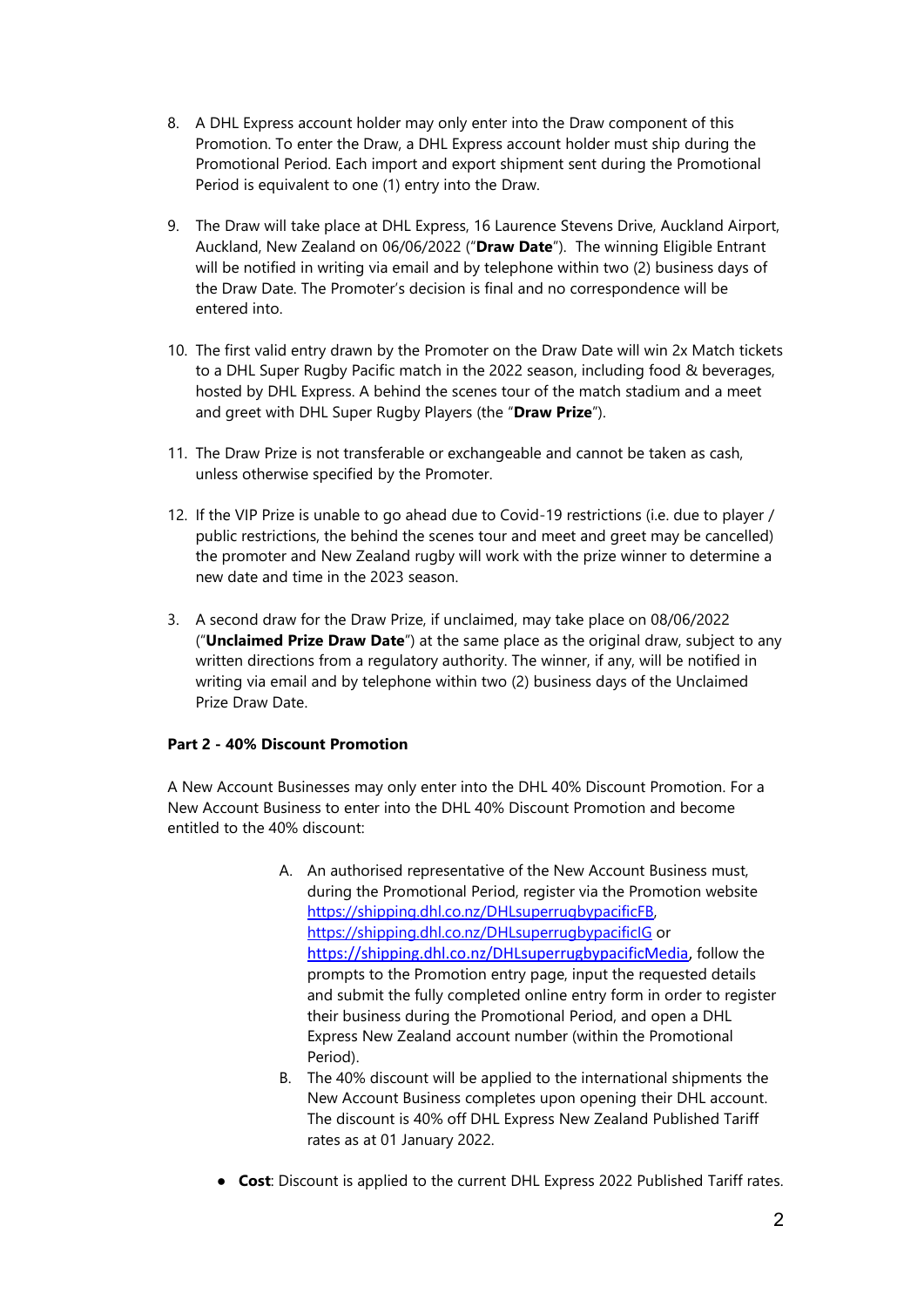- **Existing Account**: The Discount cannot be used on an existing customer account. Only applicable to new account customers opened during the Promotional Period.
- **Weight / Dimensions**: Must not exceed 70kg or 120cm (either in Length, Width or Height)
- **IB / OB**: Includes export **outbound** and import **inbound** shipments
- **Products:** documents or non-documents
- **Domestic / International:** Only **International** shipments
- **Duties and Taxes:** Shipper is responsible for all duties & taxes incurred at origin or destination including export entry fee, government taxes etc

# **Part 3 – Online (MyDHL+) Cash Discount Promotion – 30%**

- 4. A New Cash Business does not quality to enter into the VIP Prize draw and may only enter into the Discount Promotion. For a New Cash Business to enter into the Discount Promotion and become entitled to the Discount:
	- A. The New Cash Business can retrieve the 'up to 30% off' code from the promotional website [https://shipping.dhl.co.nz/DHLsuperrugbypacificFB,](https://shipping.dhl.co.nz/DHLsuperrugbypacificFB)  <https://shipping.dhl.co.nz/DHLsuperrugbypacificIG> or <https://shipping.dhl.co.nz/DHLsuperrugbypacificMedia>
	- B. The New Cash Business must enter the promotional code RUGBY30 into the MyDHL+ website, after they have prepared their shipment booking and
	- C. An authorised representative of the New Cash Business must send a shipment during the Promotional Period. The Discount can only be applied to the first shipment sent during the Promotional Period.
- 5. Only **one** Discount is permitted per new customer. The Discount may only be used on one shipment and is only valid on MyDHL+.
	- **Cost**: Discount is applied to the current DHL Express 2022 Published Tariff rates.
	- **Existing Account**: The Discount cannot be used on an existing customer account. Only applicable to new cash customers.
	- **Weight / Dimensions**: Must not exceed 70kg or 120cm (either in Length, Width or Height)
	- **IB / OB**: Only for export **outbound** shipments from NZ
	- **Products:** documents or non-documents
	- **Domestic / International:** Only **International** shipments
	- **Duties and Taxes:** Shipper is responsible for all duties & taxes incurred at origin or destination including export entry fee, government taxes etc
	- **Countries / Zones:** The Discount amount may vary on trade lanes. Maximum Promo is up to 30% off.
	- **Expiry Date**: 31 May 2022

# **General**

1. All applications will be processed at DHL Express, 16 Laurence Stevens Drive, Auckland Airport, AKL 2022 New Zealand. Approved applicants will be notified in writing via email or by telephone from a DHL Staff Member. The Promoter's decision is final and no correspondence will be entered into.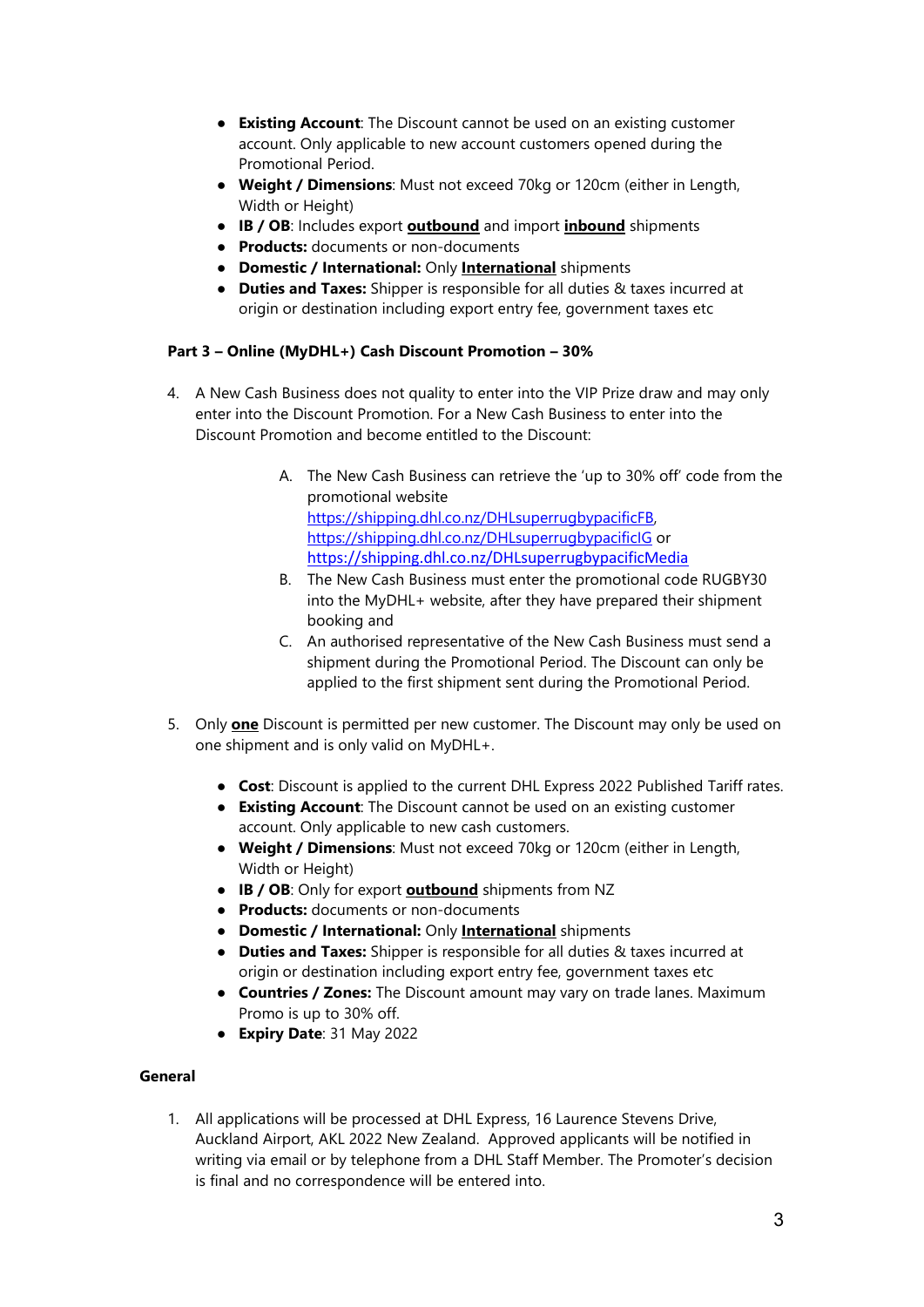- 2. Each Eligible Entrant and each individual that enters or attempts to enter this Promotion as authorised representative on behalf of an Eligible Entrant, consents to being contacted by DHL between 01/04/2022 and 30/06/2022 and confirms that they have the necessary consent of other employees and staff of the Eligible Entrant to being contacted by DHL between 01/04/2022 and 30/06/2022.
- 3. All Shipments must be in accordance with and are subject to DHL EXPRESS TERMS AND CONDITIONS OF CARRIAGE available at <https://mydhl.express.dhl/nz/en/legal/terms-and-conditions.html>
- 4. Representatives of Eligible Entrants who enter the Promotion, consent to the Promoter using their name, likeness, image and/or voice in the event they are a winner (including photograph, film and/or recording of the same) in any media for an unlimited period without remuneration for the purpose of promoting this Promotion (including any outcome), and promoting any products manufactured, distributed and/or supplied by the Promoter**.** All entries become the property of the Promoter.
- 5. SUBJECT TO ANY WRITTEN DIRECTIONS FROM A REGULATORY AUTHORITY, THE PROMOTER MAY MODIFY, SUSPEND, EXTEND, TERMINATE OR CANCEL THE PROMOTION AT ANY TIME, IF THE PROMOTER DETERMINES THAT THERE ARE GROUNDS FOR DOING SO, IN ITS DISCRETION. Without limiting the foregoing, this may include where this Promotion is interfered with in any way or is not capable of being conducted as reasonably anticipated, including but not limited due to technical difficulties, unauthorised intervention or fraud.
- 6. Subject to any written directions from a regulatory authority, the Promoter reserves the right, in its discretion, to the fullest extent permitted by law to disqualify any Eligible Entrant or entrant if the promoter determines that there are grounds for doing so. Without limiting the foregoing, the Promoter reserves the right, at any time, to verify the validity of entries and entrants and to disqualify any entrant if they submit an entry that is not in accordance with these Terms and Conditions or tamper with the entry process, or if there is fraud in connection with an entry. Errors and omissions may be accepted at the Promoter's discretion. Incomplete or illegible entries will not be eligible for this Promotion, and incomplete or indecipherable entries will be deemed invalid, unless the Promoter exercises their discretion. Failure by the Promoter to enforce any of its rights, or the rules of this Promotion, at any stage does not constitute a waiver of those rights or rules.
- 7. Any cost associated with accessing the promotional website is the Eligible Entrant's responsibility and is dependent on the Internet service provider used.
- 6. Nothing in these Terms and Conditions limits, excludes or modifies or purports to limit, exclude or modify the statutory consumer guarantees as provided under the Competition and Consumer Law Act 2010 (Cth), or Consumer Guarantees Act 1993 (NZ), or Fair Trading Act 1986 (NZ), as well as any other implied warranties under the ASIC Act or similar consumer protection laws in the State and Territories of New Zealand, which are not capable of being limited, excluded or modified at law ("**Non-Excludable Guarantees**"). EXCEPT FOR ANY LIABILITY THAT CANNOT BY LAW BE EXCLUDED, INCLUDING THE NON-EXCLUDABLE GUARANTEES, THE PROMOTER (INCLUDING ITS RESPECTIVE OFFICERS, EMPLOYEES AND AGENTS) IS NOT